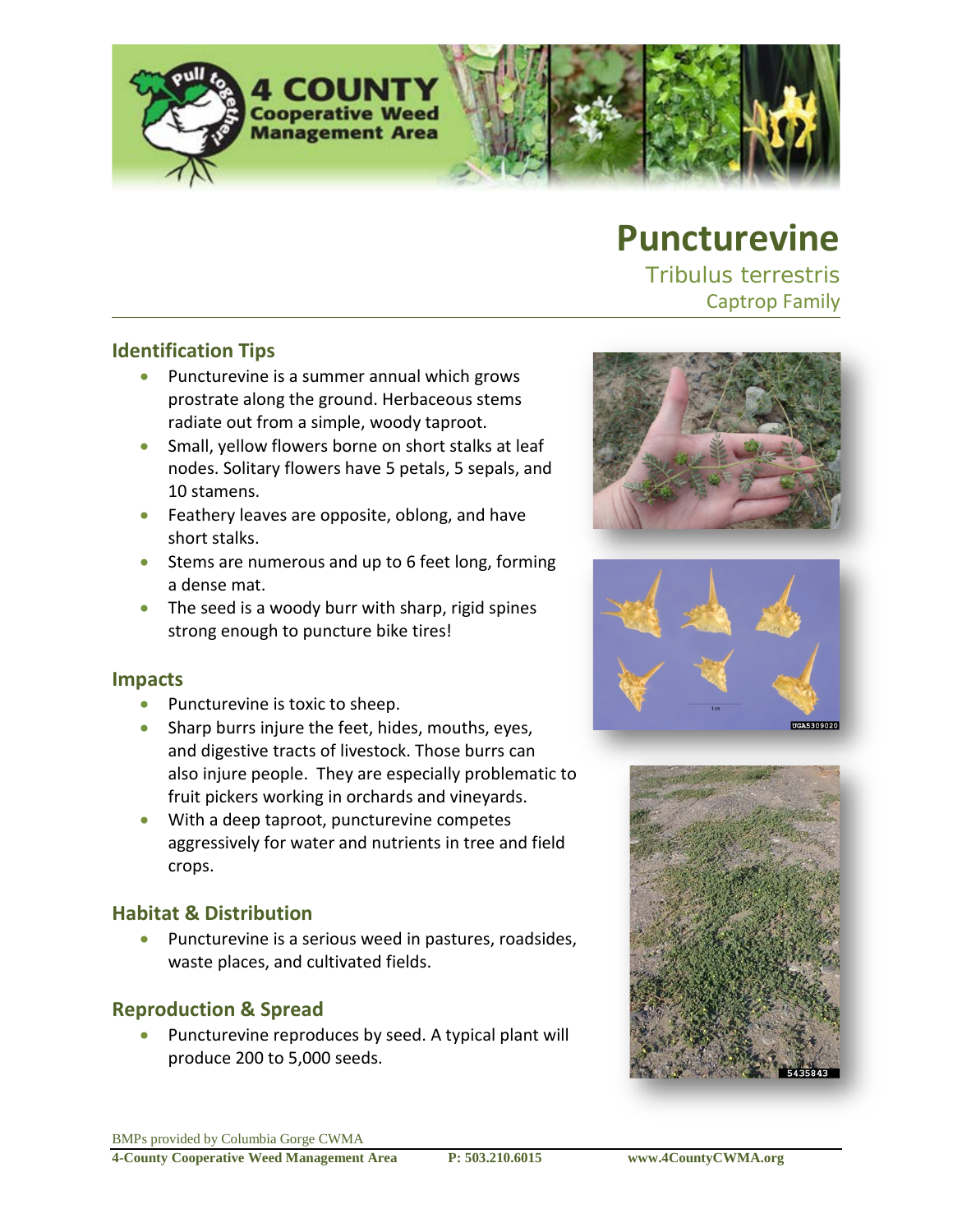- The seeds are dispersed when burrs stick into tires, shoes, clothing, fur, feathers, and animal feet.
- Puncturevine seeds can remain dormant in the soil for many years.

## **CONTROL INFORMATION**

#### **Integrated Pest Management**

- Integrated Pest Management (IPM) involves selecting from a range of possible control methods to match the management requirements of each specific site. The goal is to maximize effective control and to minimize negative environmental, economic, and recreational impacts.
- Use a multifaceted and adaptive approach. Select control methods reflecting the available time, funding, and labor of the participants, the land use goals, and the values of the community and landowners. Management will require dedication for a number of years and should allow flexibility in methods.

#### **Planning Considerations**

- Survey area for weeds, set priorities, and select the best control method(s) for the site.
- Control practices should be selected to minimize soil disturbance. Minimizing disturbance avoids creating more opportunities for weed seed germination.
- Begin work on the perimeter of the infested areas first and move inward toward the core of the infestation.
- Monitor the site and continue to treat plants that germinate from the seed bank.
- Re-vegetate treatment areas to improve ecosystem function and prevent new infestations.

## **Early Detection and Prevention**

- The best method for controlling puncturevine is to prevent its establishment by destroying new plants, preventing burr formation, and promoting competition by planting a healthy stand of grass or forbs.
- Minimize soil disturbance from vehicles, machinery, and overgrazing to reduce seed germination.
- Prevent the spread of puncturevine by checking shoes, tools, and tires for burrs and removing them before travelling to uninfested areas.
- Large infestations may require the careful use of an appropriate herbicide.
- After puncturevine treatments, re-plant the site to prevent re-infestation.
- Dispose of plants properly, preferably by burning. Seeds should be disposed of in the municipal waste and NEVER composted.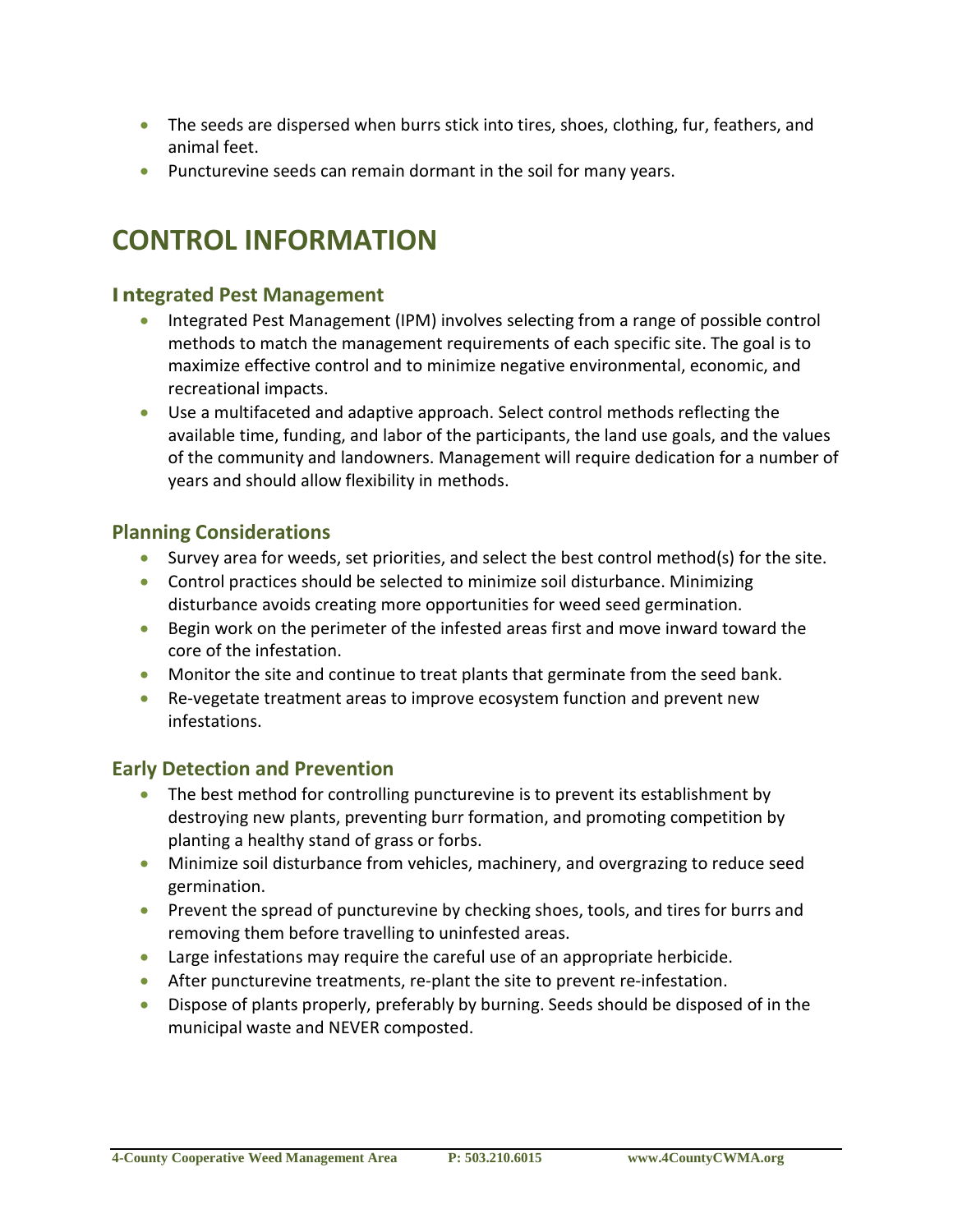## **Manual, Mechanical, & Cultural Control**

- Puncturevine may be hand-pulled prior to seed-set. Wear gloves and remove all spiny burrs from the ground. Dispose of all material properly.
- Shallow tilling in the spring will prevent seed formation.
- Mowing is not recommended due to the low growth form of puncturevine.
- Use mulch to control common puncturevine in ornamental plantings, orchards, vineyards, vegetable crops, and gardens, if they screen out all light. To be effective, organic mulches should be at least 3 inches thick. Puncturevine burrs that fall onto mulch surfaces can establish on the mulch surface due to the plant's deep taproot.
- Aerate compacted soils and plant competitive desirable plants to reduce the impact of puncturevine.

## **Biological Control**

Biological control is the deliberate introduction of insects, mammals, or other organisms which adversely affect the target weed species. Biological control is generally most effective when used in conjunction with other control techniques.

- The puncturevine seed weevil, *Microlarinus lareynii*, and the puncturevine stem weevil, *Microlarinus lypriformis,* are two agents that can provide good control when used together.
- The puncturevine seed weevil larvae eat developing seeds and the adults cause damage by feeding on stems, leaves, flowers, and fruits.
- The puncturevine stem weevil larvae feed within the stems and root crowns, while adults feed on the stems and leaves.
- Both of these insects are more difficult to establish in areas with cold winters.
- For more information about the biological control of puncturevine, please contact your local weed authority.

#### **Herbicide Control**

- Only apply herbicides at proper rates and for the site conditions or land usage specified on the label. Follow all label directions and wear recommended personal protective equipment (PPE).
- For control of large infestations, herbicide may be required.
- Monitor treated areas for missed and newly germinated plants.
- Choose broadleaf selective herbicides over non-selective herbicides when applying in a grassy area.

**Minimize impacts to pollinators by controlling weeds before they flower. When possible, make herbicide applications in the morning or evening when bees are least active. Avoid spraying pollinators directly.**

## **Specific Herbicide Information**